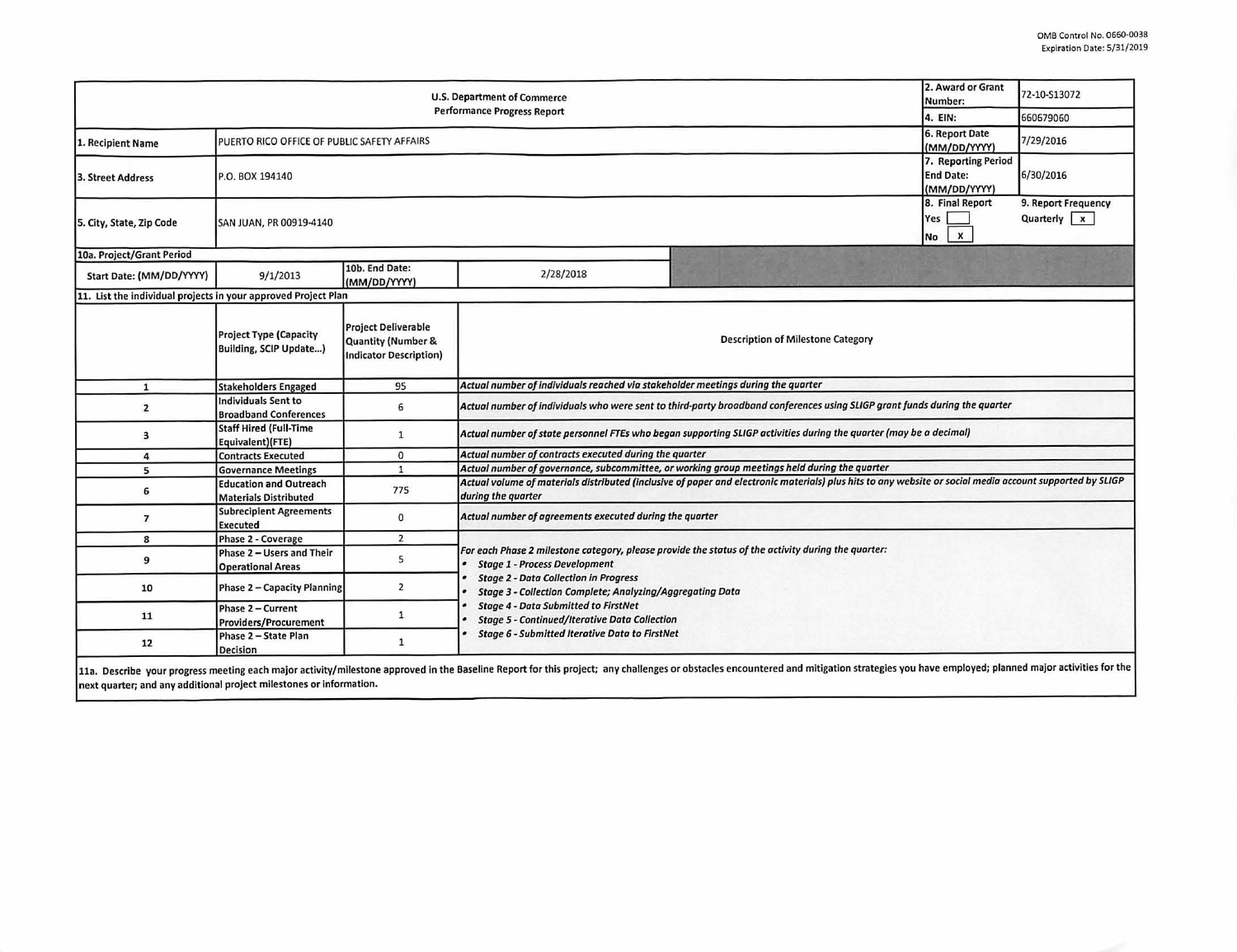• During these period, Phase II Broadband Meetings where accomplished. We conduct an orientation meeting to Puerto Rico FlrstNet Consultation Task Team (CTT), about the topic of Quality of Service, Priority and Preemption. Also, the new Program Manager provides to representatives of municipalities of the eastern region of Puerto Rico with an update on the status of FirstNet. On April 8, 2016, we held a broadband conference in the municipality of Camuy, about what is FirstNet, consulting, interoperability, governor decision, and the process of Opt-In and Opt-Out.

• We attend the FirstNet "SPOC Kick-Off Meeting" regarding general updates, consultation planning, and expanded outreach activities on FirstNet. Also, our staff attend to San Diego Public Safety Communications Research Conference (June 7-9, 2016).

• A new Program Manager was hired and is the Point of Contact for FlrstNet/SLIGP.

• In April 22, 2016 a meeting by the Broadband Committee was held to discuss the Environmental Impact Statements for the Non-Contiguous Region of the Nationwide Public Safety Broadband Network.

• According to Facebook metrics, (375) people was reached, and according to Twitter analytics, (91) engagements. We will start a more aggressive campaign through social networks, strengthen the outreach phase. In the Broadband Conference of April 8, 2016, more than 300 brochures were delivered with detailed information for the benefit of all stakeholders and public security community.

11b. If the project team anticipates requesting any changes to the approved Baseline Report in the next quarter, describe those below. Note that any substantive changes to the Baseline Report must be approved by the Depart Commerce before Implementation.

No changes anticipated.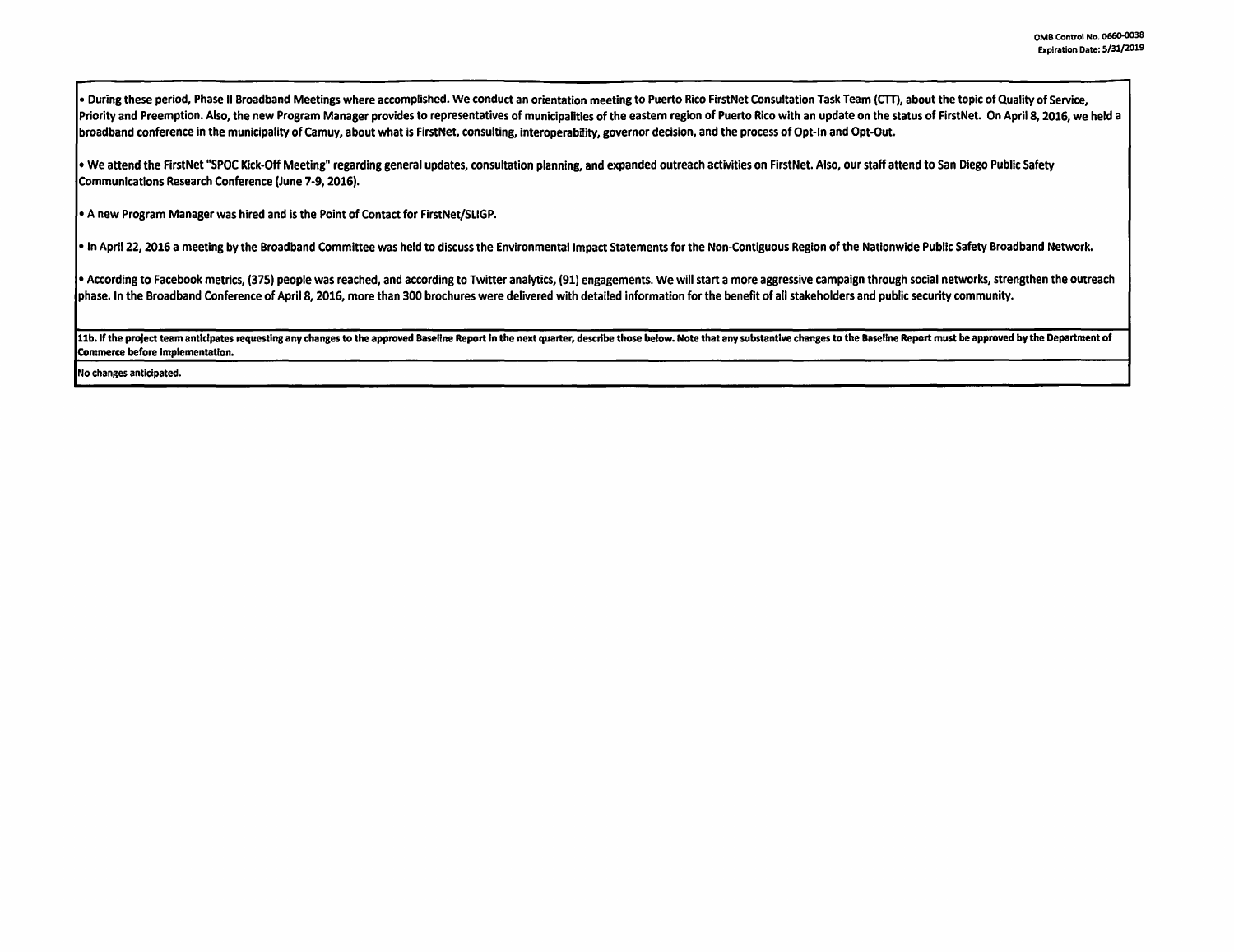11c. Provide any other information that would be useful to NTIA as it assesses this project's progress.

96% of the data collection process from the HSRB was completed.

11d. Describe any success stories or best practices you have identified. Please be as specific as possible.

During the visit of David Cook, Kyle S. Richardson and Tom Shull they assisted Sally Garrafa to create the Puerto Rico first responders video which is posted in YouTube:

http://www.youtube.com/watch?v=M4V8fOwsXY Bomberos en San Juan, Puerto **Rico** 

Also, the Web Portal will be available for the Puerto Rico first responders to share information to the public safety community, to provide updates on FirstNet activities.

12, Personnel

The Program Manager was hired on June 20, 2016

12a. If the project is not fully staffed, describe how any lack of staffing may impact the project's time line and when the project will be fully staffed.

| 12b. Staffing Table - Please include all staff that have contributed time to the project. Please do not remove individuals from this table. |                                                    |                                                                                                                                        |                          |                      |                                      |                   |                 |                                         |                                          |
|---------------------------------------------------------------------------------------------------------------------------------------------|----------------------------------------------------|----------------------------------------------------------------------------------------------------------------------------------------|--------------------------|----------------------|--------------------------------------|-------------------|-----------------|-----------------------------------------|------------------------------------------|
| <b>Job Title</b>                                                                                                                            | FTE%                                               | <b>Project (s) Assigned</b>                                                                                                            |                          |                      |                                      |                   |                 |                                         | Change                                   |
| <b>SLIGP Program Manager</b>                                                                                                                | 100%                                               | Develop and coordinate outreach and educations plans to Puerto Rico public safety community and completing progress reports. SLIGP-POC |                          |                      |                                      |                   |                 | Hired on June 20, 2016                  |                                          |
| <b>Grant Administrator</b>                                                                                                                  | 30%                                                | Provide grant management support, managing the project's budget, and ensuring that the grant activities are completed on time.         |                          |                      |                                      |                   |                 |                                         |                                          |
| <b>Financial Coordinator</b>                                                                                                                | 25%                                                | Produce financial statements, oversight transactions and implementing audit systems.                                                   |                          |                      |                                      |                   |                 |                                         |                                          |
| <b>SWIC</b>                                                                                                                                 | 20%                                                | Implementation a statewide vision for interoperability.                                                                                |                          |                      |                                      |                   |                 |                                         |                                          |
| <b>ISPOC</b>                                                                                                                                | 0%                                                 | Primary point of contact for NTIA and FirstNet                                                                                         |                          |                      |                                      |                   |                 |                                         | No longer charged to<br><b>I</b> SLIGP   |
| 13. Subcontracts (Vendors and/or Subrecipients)                                                                                             |                                                    |                                                                                                                                        |                          |                      |                                      |                   |                 |                                         |                                          |
| 13a. Subcontracts Table - Include all subcontractors. The totals from this table must equal the "Subcontracts Total" in Question 14f.       |                                                    |                                                                                                                                        |                          |                      |                                      |                   |                 |                                         |                                          |
| Name                                                                                                                                        | <b>Subcontract Purpose</b>                         |                                                                                                                                        | Type<br>(Vendor/Subrec.) | RFP/RFQ Issued (Y/N) | <b>Contract</b><br>Executed<br>(Y/N) | <b>Start Date</b> | <b>End Date</b> | <b>Total Federal Funds</b><br>Allocated | <b>Total Matching Funds</b><br>Allocated |
| <b>Cybertech Solutions</b>                                                                                                                  | Outreach and Educational Efforts - Web Design      |                                                                                                                                        | Vendor                   | v                    | v                                    | 2/1/2016          | 5/31/2017       | \$44,662.00                             | \$8,058.00                               |
| Lex Santos                                                                                                                                  | Project Management/Technical Advisor               |                                                                                                                                        | Vendor                   | <b>Interviews</b>    | v                                    | 8/17/2015         | 8/31/2016       | \$103,600.00                            | \$0.00                                   |
| Andrés F. Márquez                                                                                                                           | <b>Data Collector</b>                              |                                                                                                                                        | Vendor                   | Interviews           | $\bullet$                            | 8/17/2015         | 9/30/2015       | \$4,800.00                              | \$0.00                                   |
| Frances T. Vázquez                                                                                                                          | Data Collector                                     |                                                                                                                                        | Vendor                   | Interviews           | $\checkmark$                         | 8/17/2015         | 9/30/2015       | \$4,800.00                              | \$0.00                                   |
| <b>TBD</b>                                                                                                                                  | Planning/Legal Consultant/Engineering Organization |                                                                                                                                        | Vendor                   | N                    | N                                    | <b>TBD</b>        | <b>TBD</b>      | \$401,381.00                            | \$185,885.00                             |
| TBD                                                                                                                                         | <b>Outreach and Educational Efforts</b>            |                                                                                                                                        | Vendor                   | N                    | N                                    | <b>TBD</b>        | <b>TBD</b>      | \$224,837.00                            | \$40,567.00                              |
| 1tbd                                                                                                                                        | Legal Services                                     |                                                                                                                                        | Vendor                   | N                    | N                                    | <b>TBD</b>        | <b>TBD</b>      | \$12,000.00                             | \$0.00                                   |
| <b>TBD</b>                                                                                                                                  | <b>IGrant Writing Services</b>                     |                                                                                                                                        | Vendor                   | $\cdot$              | v                                    | 3/14/2013         | 6/30/2013       | \$10,200.00                             | \$0.00                                   |
| 13b. Describe any challenges encountered with vendors and/or subrecipients.                                                                 |                                                    |                                                                                                                                        |                          |                      |                                      |                   |                 |                                         |                                          |
| None                                                                                                                                        |                                                    |                                                                                                                                        |                          |                      |                                      |                   |                 |                                         |                                          |